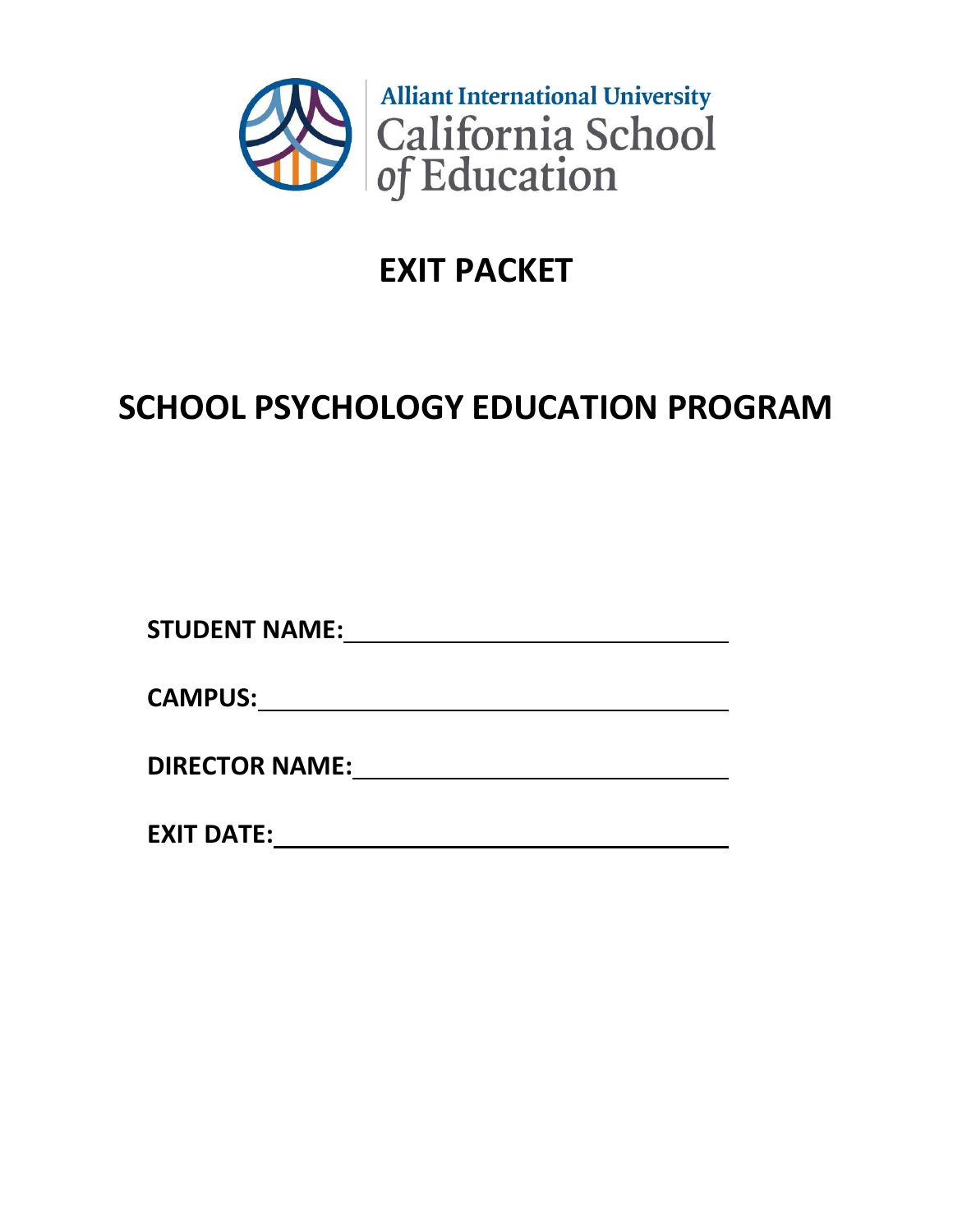

| <b>Program Completion Form</b>            |                                                                                                                                                                                            |  |  |  |
|-------------------------------------------|--------------------------------------------------------------------------------------------------------------------------------------------------------------------------------------------|--|--|--|
|                                           |                                                                                                                                                                                            |  |  |  |
|                                           |                                                                                                                                                                                            |  |  |  |
|                                           |                                                                                                                                                                                            |  |  |  |
| On the basis of my professional judgment: |                                                                                                                                                                                            |  |  |  |
| teaching credential.                      | This candidate has successfully completed all requirements at Alliant International University<br>and should be recommended to the commission on Teacher Credentialing for the above named |  |  |  |
| Credential.                               | I do not believe this candidate has successfully completed all of the requirements for the                                                                                                 |  |  |  |
|                                           |                                                                                                                                                                                            |  |  |  |
|                                           |                                                                                                                                                                                            |  |  |  |
|                                           |                                                                                                                                                                                            |  |  |  |
|                                           |                                                                                                                                                                                            |  |  |  |
|                                           |                                                                                                                                                                                            |  |  |  |
| Director of School Psychology             | Date                                                                                                                                                                                       |  |  |  |

Name Credential Credential Date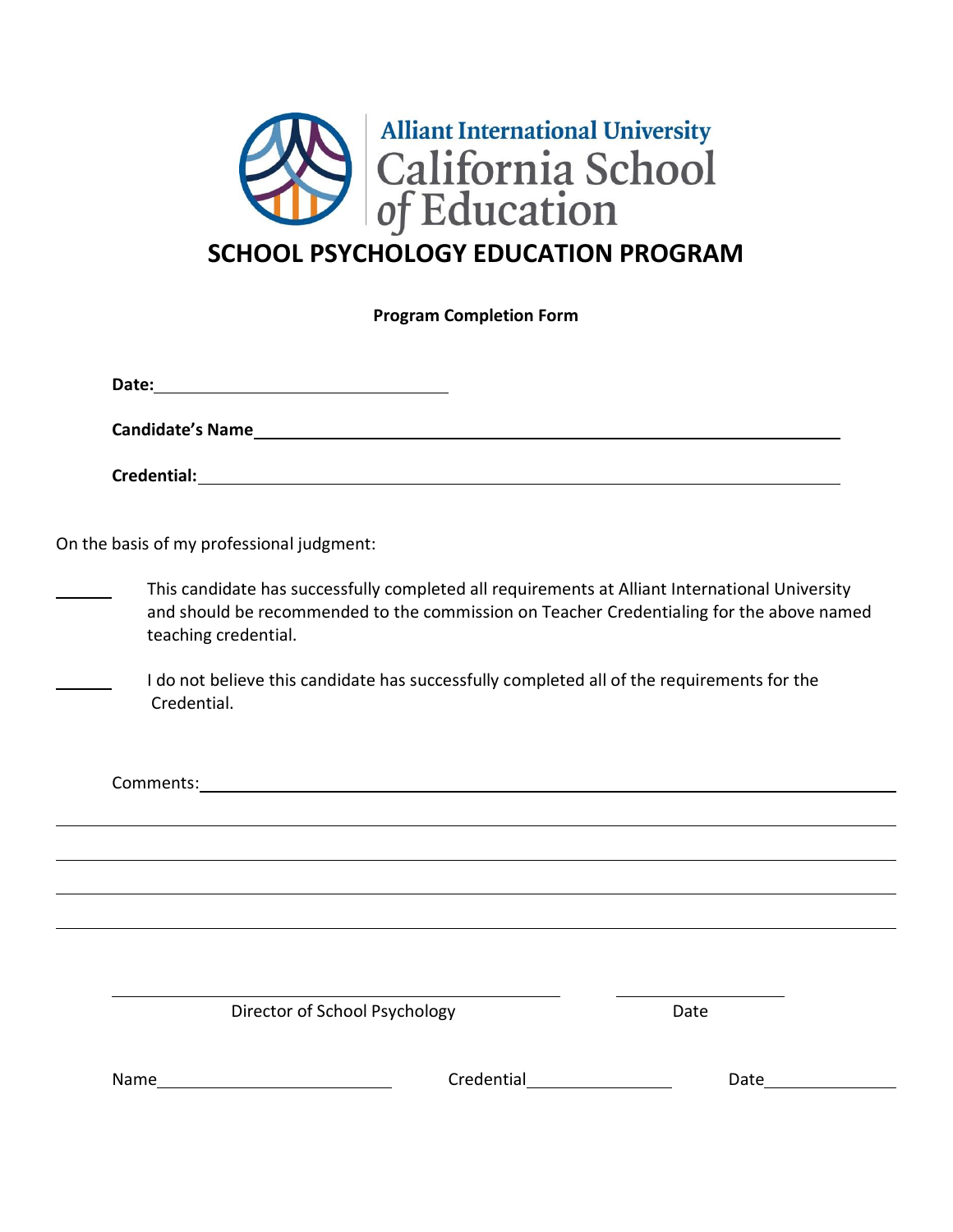#### **EXIT QUESTIONS FOR PROGRAM ASSESSMENT**

(Written)

1. What did you find most effective about the School psychology program?

2. What would you like to see included in the program that would make it more effective?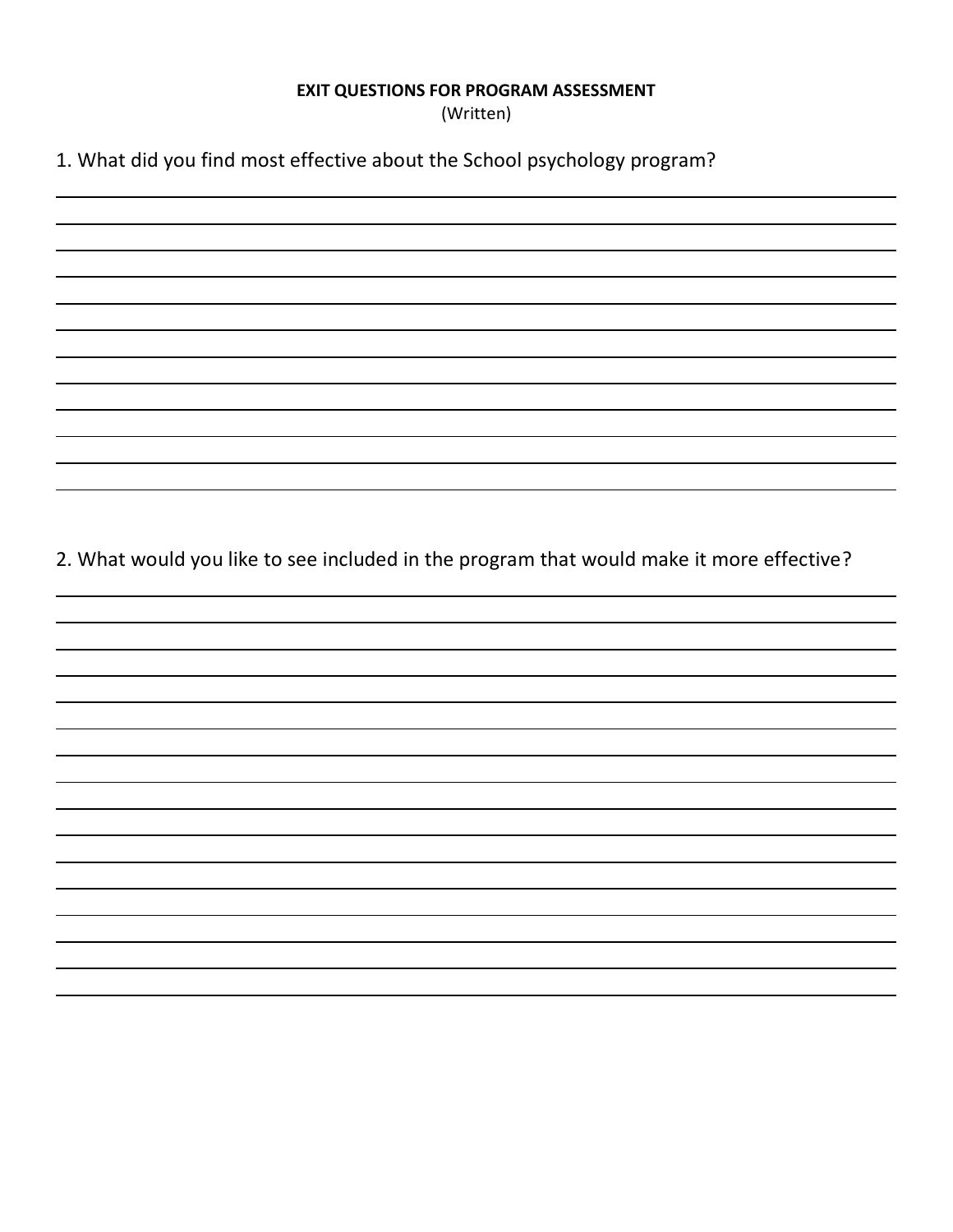## **EXIT QUESTIONS FOR PROGRAM ASSESSMENT**

(Oral)

1. Do you feel well prepared for today's schools?

2. In your opinion, what were the favorite and least favorite aspects of the School Psychology program?

3. Do you have any interest in continuing in Higher Education?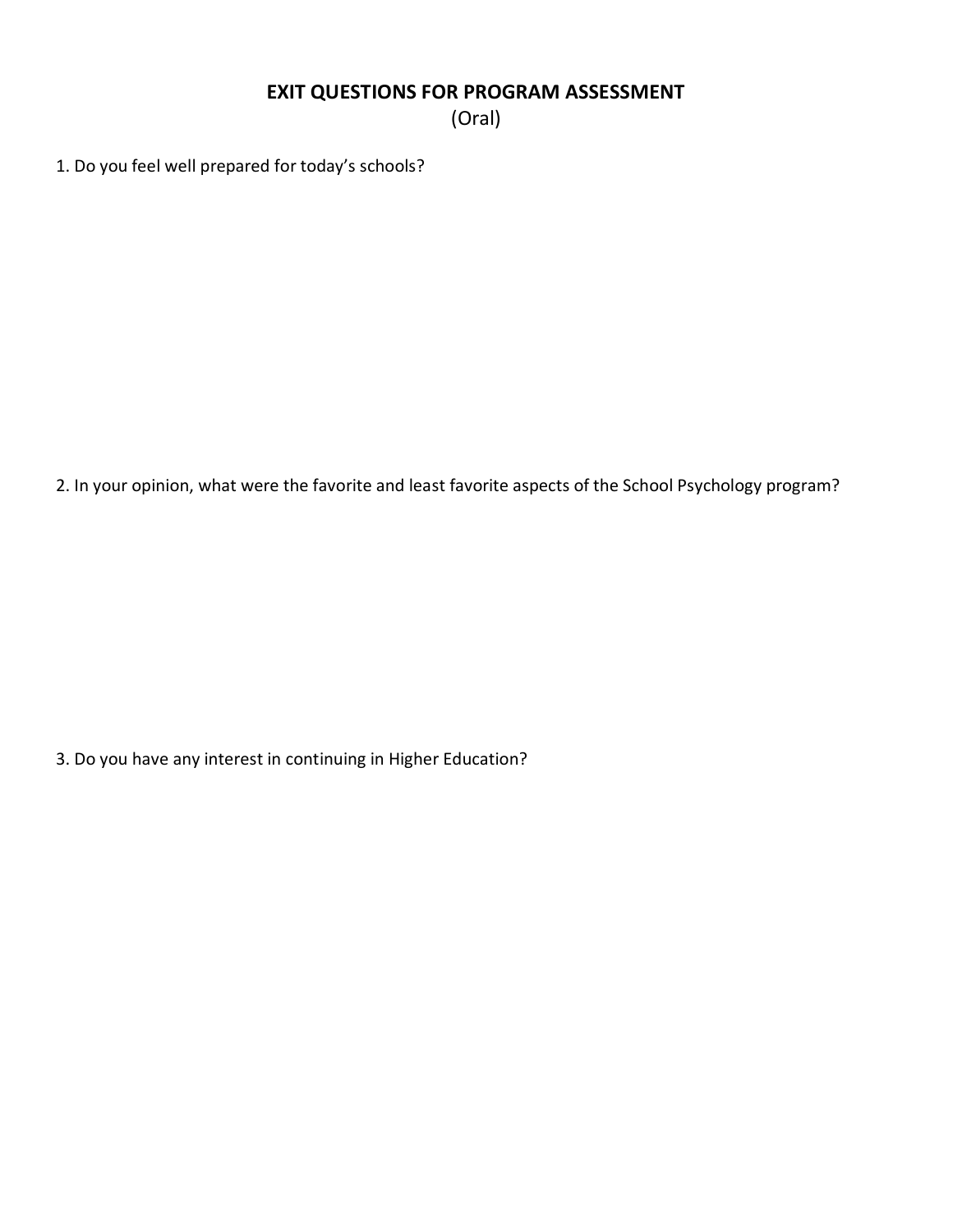

### **STUDENT PROGRAM EVALUATION**

| Date of     | Program Currently Enrolled: MA, Psy.D, Not Currently enrolled                                                                      |                 |
|-------------|------------------------------------------------------------------------------------------------------------------------------------|-----------------|
| Survey:     |                                                                                                                                    |                 |
|             | If you have graduated which program did you graduate from: MA or Psy.D                                                             |                 |
|             | If you are currently enrolled as a student, which level best reflects your status:                                                 |                 |
|             | 1st yr. MA, 2 <sup>nd</sup> yr. MA, Internship, Internships & 1 <sup>st</sup> yr. Psy.D, 1st yr. Psy.D, 2 <sup>nd</sup> yr. Psy.D, |                 |
|             | <b>Dissertation Level</b>                                                                                                          |                 |
|             | Please indicate which Alliant campus you currently are adjunct faculty for: Irvine, LA, SD or SF                                   |                 |
|             | DO YOU AGREE OR DISAGREE WITH THE FOLLOWING STATEMENTS                                                                             |                 |
|             | Students have a thorough understanding of the central concepts, tools of inquiry, and structures                                   | <b>Strongly</b> |
|             | of their fields as delineated in professional, state, and institutional standards and shown through                                | Disagree=1      |
|             | inquiry, critical analysis, and synthesis.                                                                                         | <b>Strongly</b> |
|             |                                                                                                                                    | Agree=5         |
| $1 - 1 - 1$ | Professional school psychologists are able to utilize empirical data as the foundation for their                                   |                 |
|             | decision-making within a school context.                                                                                           |                 |
| $1 - 2 - 1$ | Professional school psychologists are able to utilize educational action research methodologies                                    |                 |
|             | and procedures to conduct decision-making within a school context.                                                                 |                 |
| $1 - 2 - 2$ | Graduates of the program possess the dispositions necessary to conduct their work as school                                        |                 |
|             | psychologists.                                                                                                                     |                 |
| $1 - 3 - 1$ | Graduates of the program possess the ability to recognize when they may need to adjust their                                       |                 |
|             | dispositions and find ways to adapt without compromising their ethics.                                                             |                 |
| $1 - 3 - 2$ | School psychologist are capable of profiting from constructive feedback from their supervisors                                     |                 |
|             | and other colleagues.                                                                                                              |                 |
| $1 - 4 - 1$ | The collection and analysis of data is at the cornerstone of a competent school psychologist's                                     |                 |
|             | professional activities.                                                                                                           |                 |
| $1 - 4 - 2$ | Candidates and faculty review data on their performance regularly and develop plans for                                            |                 |
|             | improvement.                                                                                                                       |                 |
| $2 - 3 - 3$ | Group supervision is designed to facilitate the integration of course content, professional                                        |                 |
|             | development as well as dispositional characteristics within the internship setting.                                                |                 |
| $3 - 2 - 1$ | The internship setting will hopefully extend the training program's conceptual framework                                           |                 |
| $3 - 2 - 2$ | Experiences during internship are utilized to improve the training program in all its various                                      |                 |
|             | aspects.                                                                                                                           |                 |
| $3 - 2 - 3$ | Interns are constantly being supervised and receiving feedback from their supervisors.                                             |                 |
| $3 - 2 - 4$ | Structures are in place to facilitate interactions between interns, their supervisors and their other                              |                 |
|             | interns.                                                                                                                           |                 |
| $3 - 2 - 5$ | School Psychology credential students can reflect on and can justify their own practices.                                          |                 |
| $3 - 2 - 6$ | School Psychology credential students are considered members of the instructional team in the                                      |                 |
|             | school and are active participants in professional decisions.                                                                      |                 |
| $3 - 2 - 7$ | Information Technology is one of the competencies that school psychology credential students                                       |                 |
|             | possess.                                                                                                                           |                 |
| $3 - 2 - 8$ | School psychology credential students gathering data on their own performance is a routine                                         |                 |
|             | occurrence.                                                                                                                        |                 |
| $3 - 2 - 9$ | Credential students must pass the Comprehensive Exam before they begin their 1200 internship.                                      |                 |
| $3 - 3 - 1$ | The Group Supervision context provides the interns with the opportunity to interact with other                                     |                 |
|             | interns with the goal of improving their practice.                                                                                 |                 |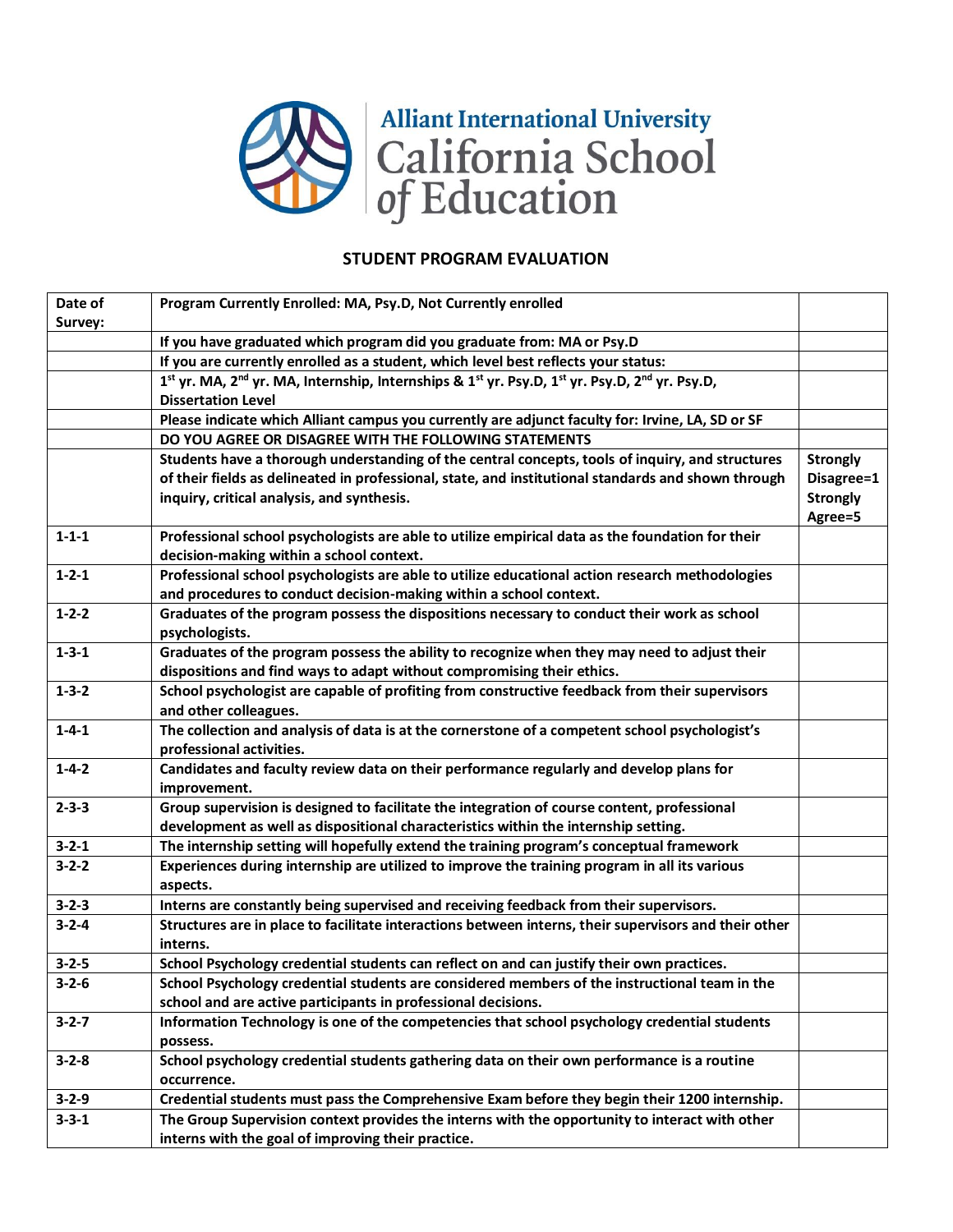| $3 - 3 - 4$  | Professional field training experiences provide students with an applied context to practice their        |  |
|--------------|-----------------------------------------------------------------------------------------------------------|--|
|              | skills and knowledge with cultural and ethnically diverse groups.                                         |  |
| $3 - 3 - 5$  | Exposure to racial, cultural, and gender groups commences with admission to the program and               |  |
|              | continues throughout the training process.                                                                |  |
| $3 - 3 - 6$  | The various components associated with the training program are designed to train students to             |  |
|              | work with culturally and ethnically diverse children, adolescents and their families.                     |  |
| $4 - 1 - 1$  | School psychology students are able to provide direction and instruction and draw upon their              |  |
|              | own experiences and knowledge in order to convey this information.                                        |  |
| $4 - 1 - 3$  | School psychology students are trained to develop psycho educational interventions that                   |  |
|              | challenge children and adolescents to achieve an increased level of cognitive complexity.                 |  |
| $4 - 1 - 4$  | Students receive feedback from supervisors concerning their ability to work with culturally and           |  |
|              | ethnically diverse populations.                                                                           |  |
| $4 - 1 - 5$  | Exposure to diverse faculty occurs on a routine basis to students throughout their training               |  |
|              | experience.                                                                                               |  |
| $4 - 1 - 6$  | Faculty who are associated with the training program are experienced with working with                    |  |
|              | culturally and ethnically diverse children, adolescents, and their families.                              |  |
| $4 - 1 - 7$  | We admit students into the School/Educational psychology programs from culturally and                     |  |
|              | ethnically diverse groups.                                                                                |  |
| $4 - 1 - 8$  | Active participation in the training programs activities on the part of our culturally and ethnically     |  |
|              | diverse student population is strongly encouraged, accepted, and valued.                                  |  |
| $4 - 1 - 9$  | Professional field experiences are designed to provide students with maximum exposure to                  |  |
|              | diverse populations.                                                                                      |  |
| $4 - 1 - 10$ | Sustained exposure to culturally and ethnically diverse children, adolescents, and their families         |  |
|              | provide students with the ability to conduct professional activities with multicultural population        |  |
|              | with relative ease.                                                                                       |  |
| $4 - 1 - 11$ | Intellectual vitality and sensitivity to critical issues shaping the field are qualities that our faculty |  |
|              | are known for by their students.                                                                          |  |
| $5 - 2 - 2$  | Professional education faculty incorporate diversity issues, technology, applied field experiences        |  |
|              | and ongoing professional assessments into the didactic training of school psychology students.            |  |
| $5 - 2 - 3$  | Shaping and molding the curriculum to meet the needs of the learner and enhance instruction               |  |
|              | are key features of the learning experience in this unit.                                                 |  |
| $5 - 2 - 4$  | Through the use of assessment technology, multiple forms of assessment, and data driven                   |  |
|              | methodologies, the faculty trains school psychology students to practice in the 21 <sup>st</sup> century. |  |